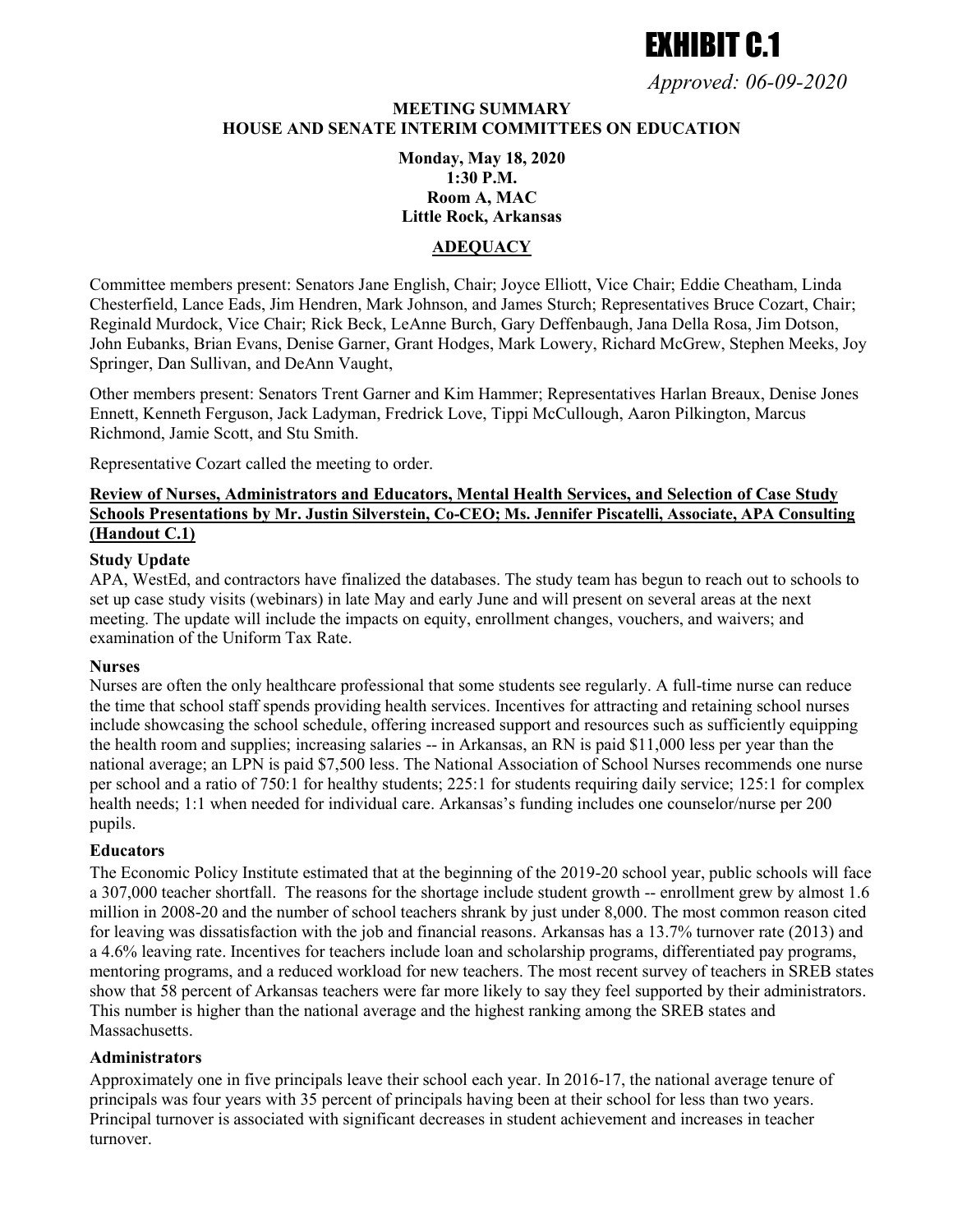*Meeting Summary May 18, 2020 Page 2 of 3* 

Many states have policies in place using data to identify priorities for leadership development, set goals to improve school administrators, and support underperforming principals. *Upon questioning by Senator Chesterfield regarding what programs are in place to determine the performance of school principals in Arkansas, Mr. Silverstein said Arkansas does not have a specific program that uses the evaluation system, but he will research the issue and report back to the committees.* 

## **Mental Health**

According to the National Alliance on Mental Illness, one in five youth have a mental health condition, with half developing by age 14. Less than half received treatment in the past year -- schools can identify warning signs and connect students with services/support. Arkansas has 67 students per support professional (lowest ratio of comparison states). The national average is 142 students for every student support member. State approaches include targeted funding, staffing requirement or targets, specific framework/model or curriculum, professional development, programming and resource banks in areas such as bullying, suicide prevention, substance abuse, and partnerships with other agencies and community organizations.

## **Case Study Schools**

Statistical methodology using 2018 data and predicted growth based on 2019 data ranked schools based on performance; filtered list by selection criteria; and grouped schools by region

## **Analyses of Alternatives to Using Free and Reduced Price Meal Counts as a Proxy for Economic Disadvantage, and of the Impact of the Community Eligibility Provision on State Aid Formulas. Presentations by Dr. Mark Fermanich, Senior Associate; Mr. Michael Griffith, Consultant; Ms. Michaela Tonking, Associate; Mr. Raifu Durodoye, Research Associate, WestEd, APA Consulting (Handout E.1)**

## **Review of the Literature on Counts of Economically Disadvantaged Students**

The count approach of using Free Reduced Price Meal (FRPM) data to identify economically disadvantaged students has been in use for decades and is generally accepted. Prior to the Community Eligibility Provision (CEP), FRPM counts were collected annually across all school districts. The most common count alternatives in use are direct certification of family eligibility (TANF, SNAP, Medicaid, housing assistance), census counts, and other student risk factors such homelessness, being a migrant, foster care, and/or neglected, or some combination of each. There are other alternatives for counts listed in the report, however, the key issue for many of these factors is the ability to economically collect accurate data on a regular basis while protecting privacy rights.

## **Impact of Alternative Counts on the Distribution of Economically Disadvantaged Students in Arkansas**

The study team analyzed the impact of 5 alternative counts for Arkansas:

- direct certification/direct certification x the federal multiplier of 1.6; direct certification x a 2.1 multiplier (results in statewide total count similar to current FRPM count)
- U.S. Census count of children ages 5-17 living in poverty; Title I count (census poverty count plus count of students who are neglected, delinquent, in foster homes, or eligible for TANF)

## **The Effect of CEP on FRPM Counts in Arkansas and Across Other States**

Under CEP, schools may qualify all students for free meals if 40% or more students are directly certified as FRPM eligible in the prior year. CEP eligibility is for four years, during which time all students receive free meals. Arkansas funds free and reduced-price lunch in three tiers: school districts with 90% or more FRL students; school districts between 70% and 89%; and school districts with less than 70%. If a district grows by 1% in enrollment for the three previous years they receive growth funding. In Arkansas, 19% of schools use CEP and 60.15% use FRL.

The study team analyzed the difference in FRPM trends in CEP vs. non-CEP districts and the effect of increased CEP participation by schools and districts:

 for all districts the FRPM percentage decreased by 0.87 percentage points; on average, the FRPM percentage for CEP districts increased by 1.58 percentage points; non-CEP districts, the FRPM percentage decreased by 1.64 percentage points; non-CEP districts with higher FRPM concentrations such as those designated as eligible but not participating or near eligible by the state experienced an increase of 0.79 percentage points.